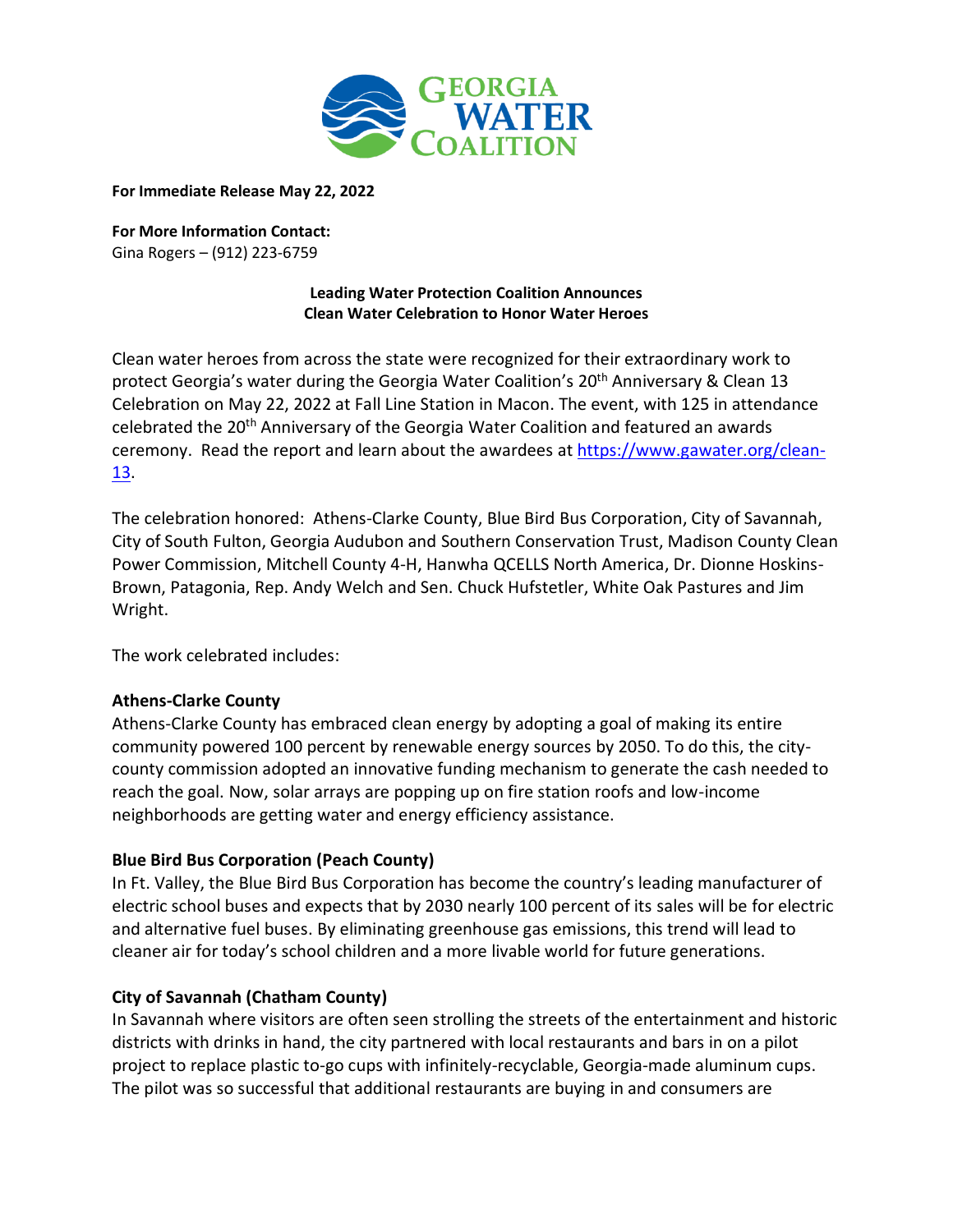clamoring for the cups, taking them home as souvenirs rather than tossing them in trash cans or recycling bins.

# **City of South Fulton (Fulton County)**

In the City of South Fulton nestled along the Chattahoochee River, city leaders this year voted to make their municipality the first in Georgia to implement regulations prohibiting private businesses from using plastic bags. Other communities are watching and now following their lead.

# **Georgia Audubon and Southern Conservation Trust (Fayette County)**

Near Fayetteville, Georgia Audubon and the Southern Conservation Trust are working at the micro-level, showing how little changes add up to big impacts. The two groups are partnering at Sams Lake Bird Sanctuary to eliminate invasive aquatic and terrestrial plants and restore native plants. The project is a lesson in the interconnectivity of our natural systems. The native plants produce more insects that benefit the 138 bird species that live in or annually visit the 56-acre sanctuary of wetlands and wildlife.

# **Madison County Clean Power Coalition (Madison and Franklin counties)**

In rural Northeast Georgia residents rallied together to fight pollution from two local biomassto-energy plants. When residents discovered the facilities were chipping and burning creosotesoaked railroad ties, they took action. Within a year, this small group of determined activists had secured state legislation banning the use of creosote-soaked wood at power generation facilities and held the polluting entities accountable.

# **Mitchell County 4-H (Camilla/Mitchell County)**

In partnership with the Stripling Irrigation Research Park in Camilla, Mitchell County 4-H sponsors an annual 4-H20 camp to teach youth about the importance of the state's water resources. Since 2008, hundreds of children have participated, and now "graduates" of 4-H20 Camp are becoming science and water management leaders.

# **Hanwha QCELLS North America (Whitfield County)**

In 2019, Dalton became home to the largest manufacturer of solar panels in the Western Hemisphere with the opening of Hanwha QCELLS facility which annually produces enough panels to generate 1.7 gigawatts (GW) of electricity. QCELLS chose the location, in part, because of the need to be close to the growing solar market in Georgia and the Southeast.

## **Dr. Dionne Hoskins-Brown (Chatham County)**

Dr. Dionne Hoskins-Brown of the National Oceanic and Atmospheric Administration (NOAA) has become an advocate for Georgia's coastal waters and through a NOAA partnership with Savannah State University, Georgia's first public university for African Americans, is working to diversify NOAA's workforce. During the past 20 years, Hoskins-Brown's work has made the historically black university one of the nation's top producers of marine science graduates some of whom are now working for NOAA studying how climate change is impacting fisheries and coastal communities.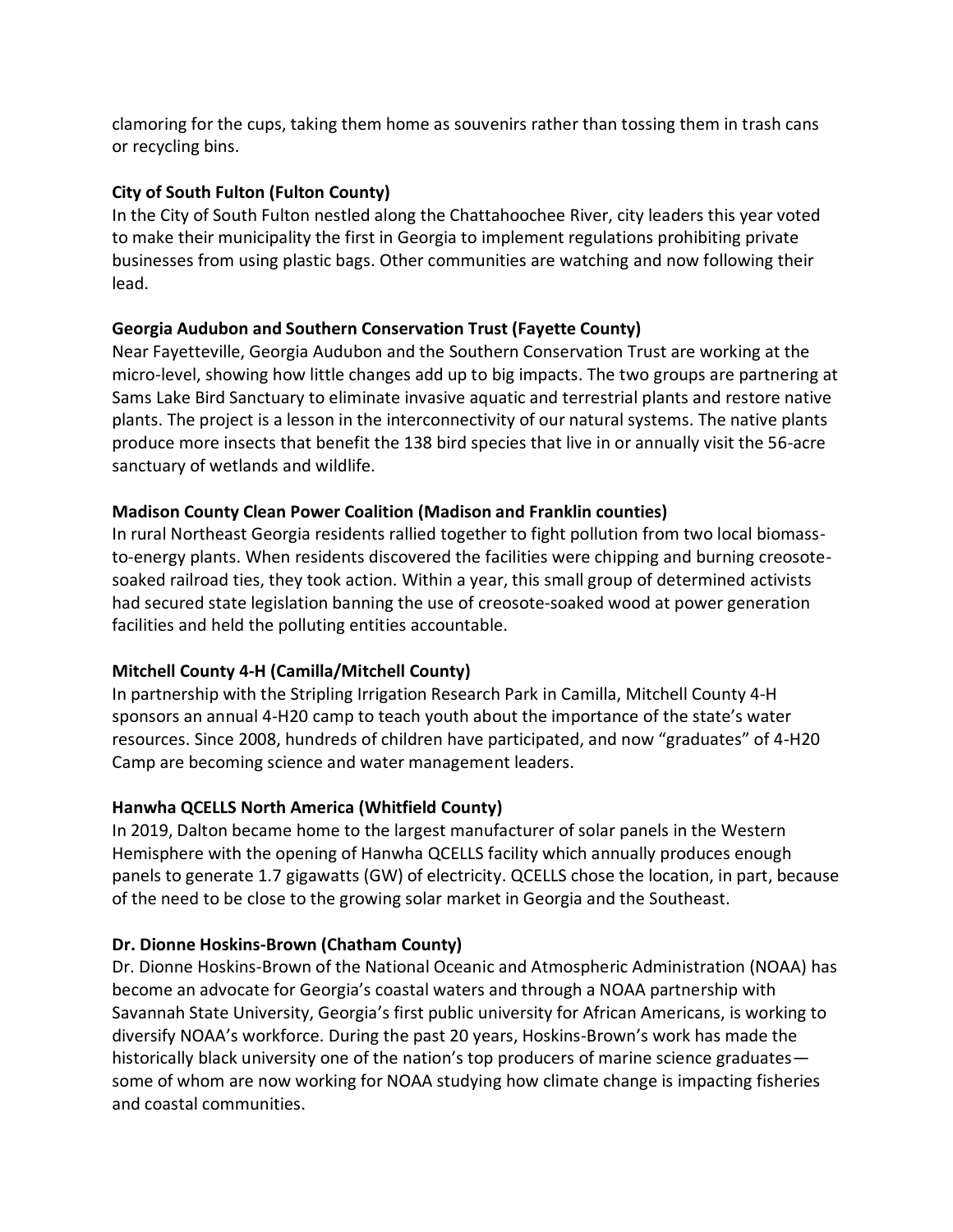### **Patagonia (Fulton County)**

When it comes to supporting environmental advocacy and water protection efforts in Georgia, perhaps there is no business as committed to change as Patagonia. The iconic brand's retail store in Atlanta funds local environmental organizations, donates products to these groups and provides employee volunteers for multiple causes. Since 1996, the store has invested \$1.3 million in local environmental organizations.

### **Rep. Andy Welch and Sen. Chuck Hufstetler (Henry County and Floyd County)**

Rep. Andy Welch (R-Locust Grove) and Sen. Chuck Hufstetler (R-Rome) took up the cause championed by the late Rep. Jay Powell of Camilla and during the 2020 General Assembly session successfully secured legislation that restores funding for the state's environmental trust funds. The legislation initiated a constitutional amendment on the 2020 ballot that was overwhelmingly supported by voters. During the 2021 legislation session, measures were adopted that will ensure that fees collected for environmental cleanups will be used for that purpose.

### **White Oak Pastures (Early County)**

Will Harris and his team at White Oak Pasture's regenerative land management practices are proving their ability to sequester as much carbon as is produced by the livestock raised on the farm. The beef raised on the farm in Southwest Georgia's Bluffton community has a carbon footprint 111 percent lower than conventionally raised beef. The businesses' farming practices are protecting local creeks and improving the land.

## **Jim Wright (Lee County)**

In Southwest Georgia's Lee County, code enforcement officer Jim Wright has become known for his work to clean Kinchafoonee and Muckalee creeks and make them accessible for residents and visitors for boating and fishing. Leading community cleanups, Boy Scout projects and development of public access points along the creeks, the Lee County employee and his community have transformed these waterways.

Together, the efforts of these "Clean 13" are adding up to cleaner rivers, stronger communities and a more resilient and sustainable future for Georgia.

The Georgia Water Coalition publishes this list not only to recognize these positive efforts on behalf of Georgia's water but also as a call to action for our state's leaders and citizens to review these success stories, borrow from them and emulate them.

Sponsors of the event included: Stack & Associates, Stripling Inc., Advanced Metal Components, Anonymous, Altamaha Riverkeeper, Southern Environmental Law Center, Little Saint Simons Island, Chattahoochee Riverkeeper, Storm Water Systems, Georgia Aquarium, Rev. Sam Rogers, Georgia River Network, Environment Georgia, R2T, Tally Sweat, Fire Systems, Flint Riverkeeper, Terracon, Holly & Brian Markwalter, Graham Law Firm, American Rivers, Fish Dock Restaurant, R. Howard Dobbs Jr. Foundation, Sapelo Foundation and the Turner Foundation.